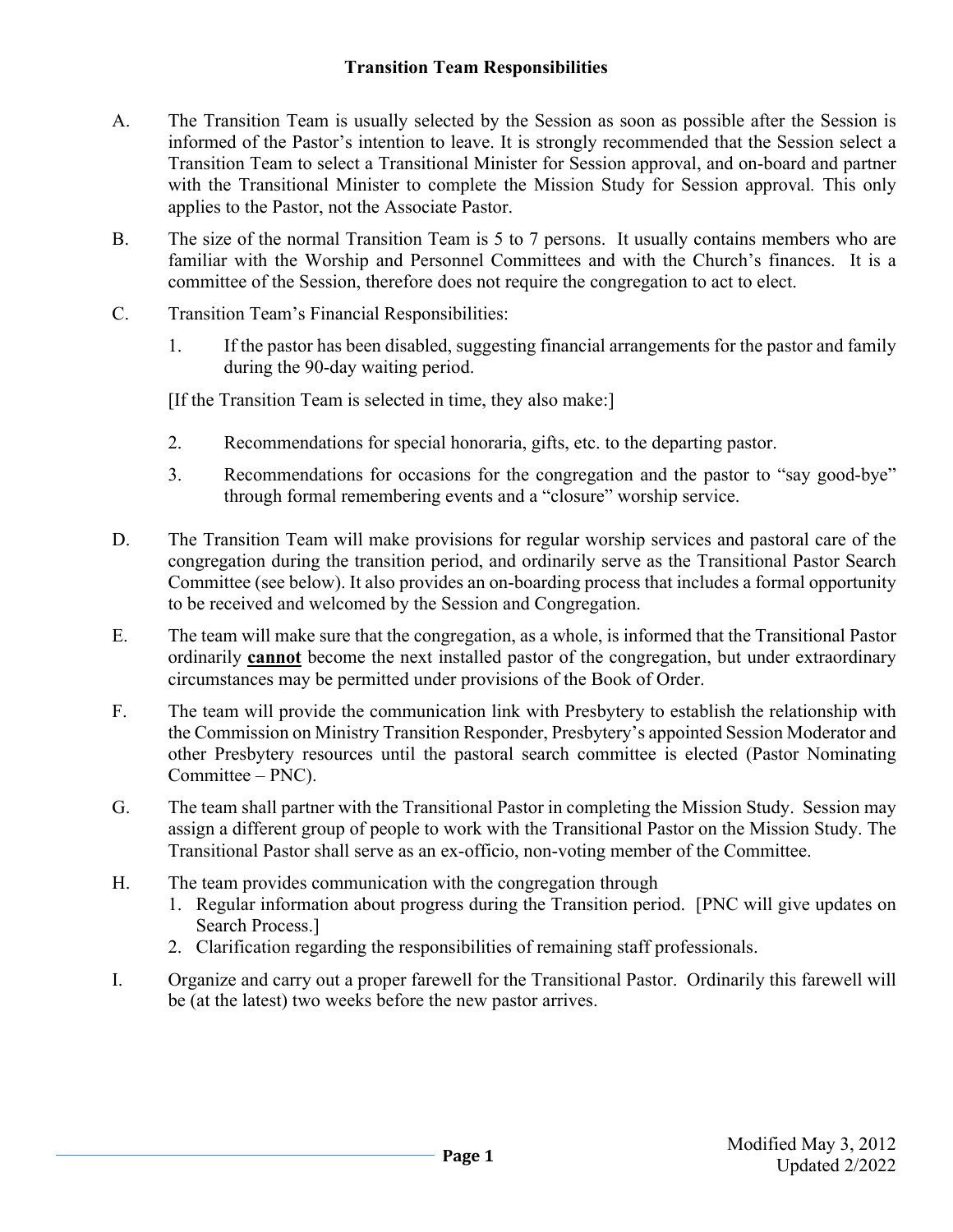## **The Transitional Pastor**

The Commission on Ministry *strongly* recommends that all congregations where possible and most especially those congregations that average more than 50 persons in worship on a weekly basis should secure a Transitional Pastor following the departure of an installed Pastor. The Transitional Pastor is secured by the Session and with the concurrence of the Commission on Ministry. **The Transitional Pastor cannot ordinarily be the next Installed Pastor. However, the Book of Order allows, under extraordinary conditions and with a 3/4 approval vote of the Presbytery, for a pastor in a Temporary Position (such as Interim) to be the next installed pastor.**

The recommended remuneration of a Transitional Pastor is based on several factors: 1) whether the position is full-time or part-time; 2) how much training the Transitional has (Level I, Level II, Certification); 3) how much experience the Transitional has in doing Transitional Ministry, how many interim pastorates s/he has done. As a general rule, a full-time Transitional Pastor with Level II (or more) training and who has done 2 or more interim pastorates should receive the same remuneration as the pastor who just left. Less than full-time, less training, and/or less experience would, of course, mean a lower remuneration. However, under no circumstances should the package be less than Presbytery's Minimum Compensation. Transitional contracts are for one year, and must be reviewed and renewed by the Session with the concurrence of the COM Task Force on Transitions in Ministry. [After the first year of the contract, subsequent contracts may be for less than one year. But under no circumstances can a contract be for *more than* one year.]

## **The Search for the Transitional Pastor**

Ordinarily, the Transition Team selected by the Session has as one of its responsibilities the search for the Transitional Pastor, and the recommending of that candidate to the Session along with the compensation package for the Session's approval in securing the candidate as the Transitional Pastor.

Therefore, the following process should be followed:

- 1. The Transition Team prepares an outline of the skills, training, experience, etc. of the potential Transitional Pastor and gets the Session to approve the description of the position and the requirements of potential candidates for the position.
- 2. When the position description and requirements have been approved by the Session, the Transition Team prepares a salary range package for the approved job description. This proposed salary range package is presented to the Session for its approval. When the salary range package is approved by the Session, the Transition Team may begin its search.
- 3. Presbytery Staff will ordinarily present the name(s) of potential Transitional Pastor(s) from among those who are in the nearby geographical area.
- 4. The Transition Team may, if it wishes to do so, fill out a Ministry Information Form (MIF) for a Transitional Pastor and put it on the General Assembly's website. The only difference with this MIF and a regular MIF is that in (Part II) Step 3 of 7; you **do not** need to fill out the three narrative questions. Otherwise, it is just like a normal MIF and will require Session approval and COM approval before you can put it online. [The process extends the time before you can get a Transitional Pastor, something you might want to consider before you undertake the task.]

Because of the long lead-time for publishing in such publications as *The Presbyterian Outlook*, *Presbyterians Today,* and the like, it is **not recommended** to use these as a way of advertising the opening for an Interim Pastor. The Transition Team will probably receive self-referrals from others who have heard of the opening and who would like to be considered. **PLEASE NOTE:** respond to all self-referrals indicating that you have received that person's PIF (Personal Information Form) or resume. Moreover,